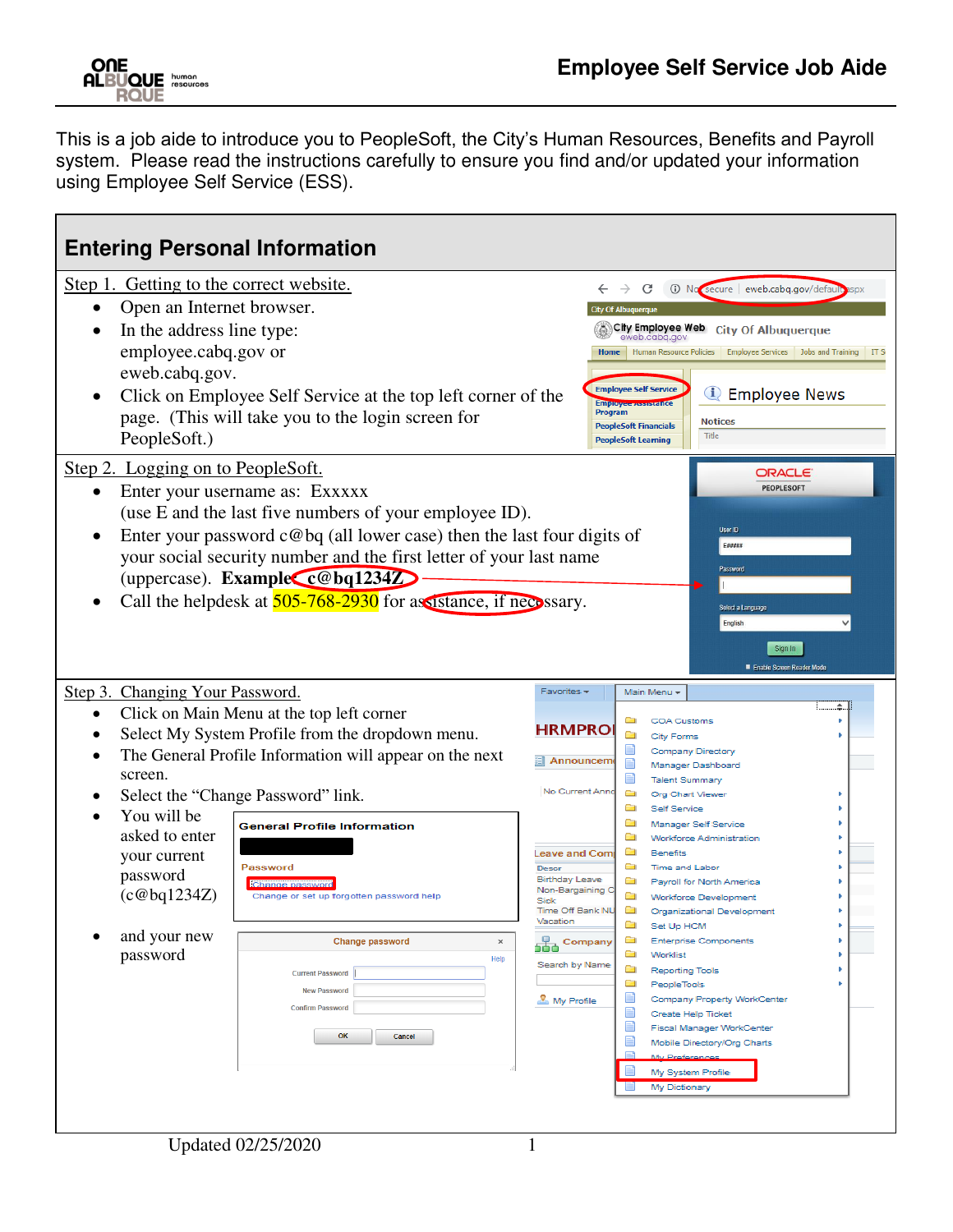|                                                                                                  | Step. 4 Updating Personal Information.                           |                                                                                                               |                                           |                                                                                      |                            |                                                                                                             |
|--------------------------------------------------------------------------------------------------|------------------------------------------------------------------|---------------------------------------------------------------------------------------------------------------|-------------------------------------------|--------------------------------------------------------------------------------------|----------------------------|-------------------------------------------------------------------------------------------------------------|
|                                                                                                  |                                                                  | Click the Personal Information Summary link.                                                                  |                                           |                                                                                      |                            |                                                                                                             |
| <b>Employee Self Service</b><br><b>View Paycheck</b><br>E<br>Review current and prior paychecks. |                                                                  |                                                                                                               | <b>Direct Deposit</b>                     | Add or update your direct deposit information                                        |                            | <b>W-4 Tax Information</b><br>View, add, or change your W-4 information.                                    |
| <b>Benefits Summary</b>                                                                          | Review a summary of current, past or future benefit enrollments. |                                                                                                               |                                           | <b>Personal Information Summary</b><br>Review a summary of your personal information |                            | <b>Voluntary Deductions</b><br>Add or update your voluntary deductions.                                     |
| W-2/W-2c Forms<br>F<br>View electronic W-2 and W-2c forms.                                       |                                                                  |                                                                                                               | W-2/W-2c Consent                          | Grant or withdraw consent to receive electronic W-2 and W-2c forms                   |                            | Paycheck Modeler<br>Create a hypothetical paycheck based on yo                                              |
| 1095-C Consent<br>F<br>1095-C Consent Form                                                       |                                                                  |                                                                                                               | View 1095-C form<br>View your 1095-C form |                                                                                      |                            | My Current Profile<br>My current personal profile                                                           |
| <b>E</b> Life Events                                                                             |                                                                  | Life Events<br>Change benefit elections for Life Events such as new employee, marriage, divorce, or new baby. |                                           |                                                                                      |                            |                                                                                                             |
|                                                                                                  |                                                                  |                                                                                                               |                                           |                                                                                      |                            | Make changes by clicking on the yellow box that corresponds with the information which needs to be updated. |
|                                                                                                  |                                                                  |                                                                                                               |                                           |                                                                                      |                            |                                                                                                             |
|                                                                                                  | <b>Personal Information Summary</b>                              |                                                                                                               |                                           |                                                                                      |                            |                                                                                                             |
|                                                                                                  |                                                                  |                                                                                                               |                                           |                                                                                      | Expand All<br>Collapse All |                                                                                                             |
|                                                                                                  |                                                                  |                                                                                                               |                                           |                                                                                      |                            |                                                                                                             |
|                                                                                                  |                                                                  |                                                                                                               |                                           |                                                                                      |                            |                                                                                                             |
|                                                                                                  |                                                                  |                                                                                                               |                                           |                                                                                      |                            |                                                                                                             |
|                                                                                                  |                                                                  |                                                                                                               |                                           |                                                                                      |                            |                                                                                                             |
|                                                                                                  |                                                                  |                                                                                                               |                                           |                                                                                      |                            |                                                                                                             |
|                                                                                                  |                                                                  |                                                                                                               |                                           |                                                                                      |                            |                                                                                                             |
|                                                                                                  | Actions *                                                        |                                                                                                               |                                           |                                                                                      |                            |                                                                                                             |
|                                                                                                  |                                                                  |                                                                                                               |                                           |                                                                                      |                            |                                                                                                             |
|                                                                                                  |                                                                  |                                                                                                               |                                           |                                                                                      |                            |                                                                                                             |
|                                                                                                  |                                                                  |                                                                                                               |                                           |                                                                                      |                            |                                                                                                             |
|                                                                                                  |                                                                  |                                                                                                               |                                           |                                                                                      |                            |                                                                                                             |
|                                                                                                  |                                                                  |                                                                                                               |                                           |                                                                                      |                            |                                                                                                             |
| Name                                                                                             |                                                                  |                                                                                                               |                                           |                                                                                      |                            |                                                                                                             |
|                                                                                                  |                                                                  |                                                                                                               |                                           |                                                                                      |                            |                                                                                                             |
|                                                                                                  |                                                                  |                                                                                                               |                                           |                                                                                      |                            |                                                                                                             |
|                                                                                                  |                                                                  |                                                                                                               |                                           |                                                                                      |                            |                                                                                                             |
| Change Name                                                                                      |                                                                  |                                                                                                               |                                           |                                                                                      |                            |                                                                                                             |
|                                                                                                  |                                                                  |                                                                                                               |                                           |                                                                                      |                            |                                                                                                             |
|                                                                                                  | Home/Mailing Addresses                                           |                                                                                                               |                                           |                                                                                      |                            |                                                                                                             |
| <b>Addresses</b>                                                                                 |                                                                  |                                                                                                               |                                           |                                                                                      |                            |                                                                                                             |
|                                                                                                  |                                                                  |                                                                                                               |                                           |                                                                                      |                            |                                                                                                             |
| Address Type                                                                                     | Status                                                           | As Of                                                                                                         | Country                                   | Address                                                                              |                            |                                                                                                             |
|                                                                                                  |                                                                  |                                                                                                               |                                           |                                                                                      |                            |                                                                                                             |
|                                                                                                  |                                                                  |                                                                                                               |                                           |                                                                                      |                            |                                                                                                             |
| Home                                                                                             | Current                                                          | 02/05/2019                                                                                                    | <b>USA</b>                                |                                                                                      |                            |                                                                                                             |
|                                                                                                  |                                                                  |                                                                                                               |                                           |                                                                                      |                            |                                                                                                             |
|                                                                                                  |                                                                  |                                                                                                               |                                           |                                                                                      |                            |                                                                                                             |
|                                                                                                  | Current                                                          | 02/05/2019                                                                                                    | <b>USA</b>                                |                                                                                      |                            |                                                                                                             |
| Mailing                                                                                          |                                                                  |                                                                                                               |                                           |                                                                                      |                            |                                                                                                             |
|                                                                                                  |                                                                  |                                                                                                               |                                           |                                                                                      |                            |                                                                                                             |
|                                                                                                  | Change Home/Mailing Addresses                                    |                                                                                                               |                                           |                                                                                      |                            |                                                                                                             |
|                                                                                                  |                                                                  |                                                                                                               |                                           |                                                                                      |                            |                                                                                                             |
| Phone Numbers                                                                                    |                                                                  |                                                                                                               |                                           |                                                                                      |                            |                                                                                                             |
| <b>Phone Numbers</b>                                                                             |                                                                  |                                                                                                               |                                           |                                                                                      |                            |                                                                                                             |

Change Phone Numbers

Work

 $\checkmark$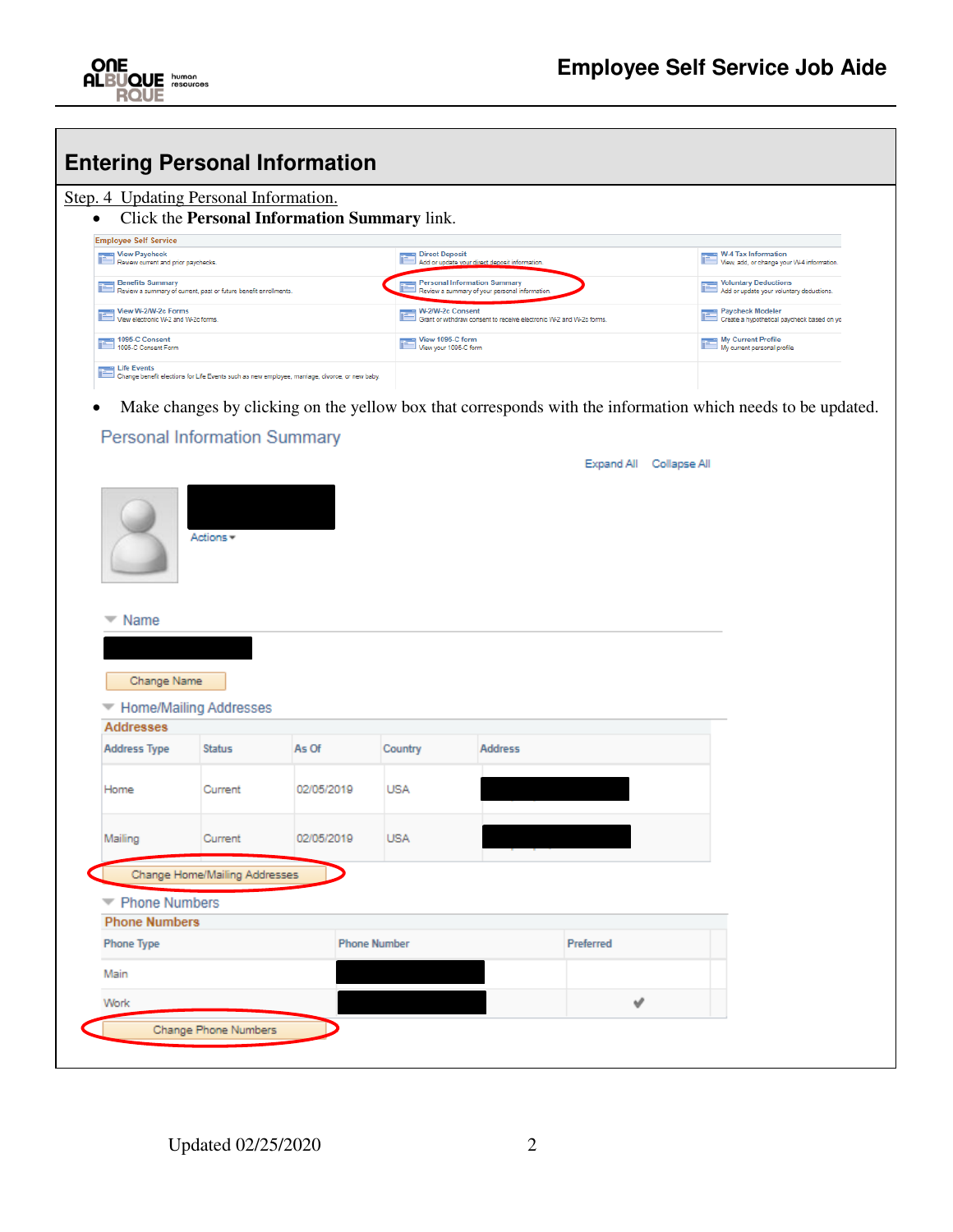

| <b>Entering Personal Information</b>                                                                                                                                                                        |                                                                                         |                                  |                                                                         |                           |
|-------------------------------------------------------------------------------------------------------------------------------------------------------------------------------------------------------------|-----------------------------------------------------------------------------------------|----------------------------------|-------------------------------------------------------------------------|---------------------------|
| Step 5. Adding Direct Deposit information.                                                                                                                                                                  |                                                                                         |                                  |                                                                         |                           |
| Click on the <b>Direct Deposit</b> link on the Home Screen.                                                                                                                                                 |                                                                                         |                                  |                                                                         |                           |
| <b>Employee Self Service</b>                                                                                                                                                                                |                                                                                         |                                  |                                                                         |                           |
| <b>View Paycheck</b><br>Review current and prior paychecks.                                                                                                                                                 | <b>Direct Deposit</b><br>Add or update your direct deposit informatio                   |                                  | <b>W-4 Tax Information</b><br>View, add, or change your W-4 information |                           |
| <b>Benefits Summary</b><br>Review a summary of current, past or future benefit enrollments                                                                                                                  | <b>Information Summary</b><br>Review a summary of your personal information             |                                  | <b>Voluntary Deductions</b><br>Add or update your voluntary deductions  |                           |
| View W-2/W-2c Forms<br>View electronic W-2 and W-2c forms.                                                                                                                                                  | W-2/W-2c Consent<br>Grant or withdraw consent to receive electronic W-2 and W-2c forms. |                                  | <b>Paycheck Modeler</b><br>Create a hypothetical paycheck based on yo   |                           |
| 1095-C Consent<br>1095-C Consent Form                                                                                                                                                                       | View 1095-C form<br>View your 1095-C form                                               |                                  | My Current Profile<br>Wy current personal profile                       |                           |
| <b>Life Events</b><br>Change benefit elections for Life Events such as new employee, marriage, divorce, or new baby.<br>Enter your bank's <b>Routing Number.</b><br>$\bullet$<br>Enter your Account Number. |                                                                                         | <b>Your Bank Information</b>     |                                                                         |                           |
| Retype your Account Number.<br>$\bullet$                                                                                                                                                                    |                                                                                         | <b>Routing Number</b>            | 123456789                                                               | <b>View Check Example</b> |
| Using the drop down menu enter the <b>Account Type.</b>                                                                                                                                                     |                                                                                         | <b>Distribution Instructions</b> |                                                                         |                           |
| Use the Deposit Type drow down menu to choose: Balance of Net<br>$\bullet$                                                                                                                                  |                                                                                         |                                  |                                                                         |                           |
| Pay.                                                                                                                                                                                                        |                                                                                         | <b>Account Number</b>            | 987654321                                                               |                           |
| <b>DO NOT</b> enter anything in the <b>Amount or Percent</b> field.<br>$\bullet$<br><b>DO NOT</b> change the <b>Deposit Order</b> number.                                                                   |                                                                                         | <b>Retype Account Number</b>     | 987654321                                                               |                           |
| When you have finished entering your Direct Deposit information                                                                                                                                             |                                                                                         | *Account Type                    | Checking                                                                |                           |
| click on the Save button.                                                                                                                                                                                   |                                                                                         | *Deposit Type                    | <b>Balance of Net Pay</b>                                               |                           |
| Click on the Next button at the top, right corner, when finished.<br>$\bullet$                                                                                                                              |                                                                                         | <b>Amount or Percent</b>         | DO NOT enter anything                                                   | Change!                   |
|                                                                                                                                                                                                             | <b>DO NOT Change!</b>                                                                   | *Deposit Order                   | (Example: 1 = First Account Processed)<br>999                           |                           |
| <b>Step 6. View Past Paychecks</b>                                                                                                                                                                          |                                                                                         |                                  |                                                                         |                           |
| Click on the View Paycheck link.<br>$\bullet$                                                                                                                                                               |                                                                                         |                                  |                                                                         |                           |
| You will find a list of the past paychecks you received. Click on the desired paycheck to view your                                                                                                         |                                                                                         |                                  |                                                                         |                           |
| checkstub.                                                                                                                                                                                                  |                                                                                         |                                  |                                                                         |                           |

| View Paycheck<br>Review current and prior paychecks.                                                          | Direct Deposit<br>Add or update your direct deposit information.                        | W-4 Tax Information<br>View, add, or change your W-4 information. |
|---------------------------------------------------------------------------------------------------------------|-----------------------------------------------------------------------------------------|-------------------------------------------------------------------|
| <b>Benefits Summary</b><br>Review a summary of current, past or future benefit enrollments.                   | Personal Information Summary<br>Review a summary of your personal information.          | Voluntary Deductions<br>Add or update your voluntary deductions.  |
| $\begin{array}{ c c }\n\hline\n\end{array}$ View W-2/W-2c Forms<br>View electronic W-2 and W-2c forms.        | W-2/W-2c Consent<br>Grant or withdraw consent to receive electronic W-2 and W-2c forms. | Paycheck Modeler<br>Create a hypothetical paycheck based on yo    |
| 1095-C Consent<br>1095-C Consent Form                                                                         | View 1095-C form<br>View your 1095-C form                                               | My Current Profile<br>My current personal profile                 |
| Life Events<br>Change benefit elections for Life Events such as new employee, marriage, divorce, or new baby. |                                                                                         |                                                                   |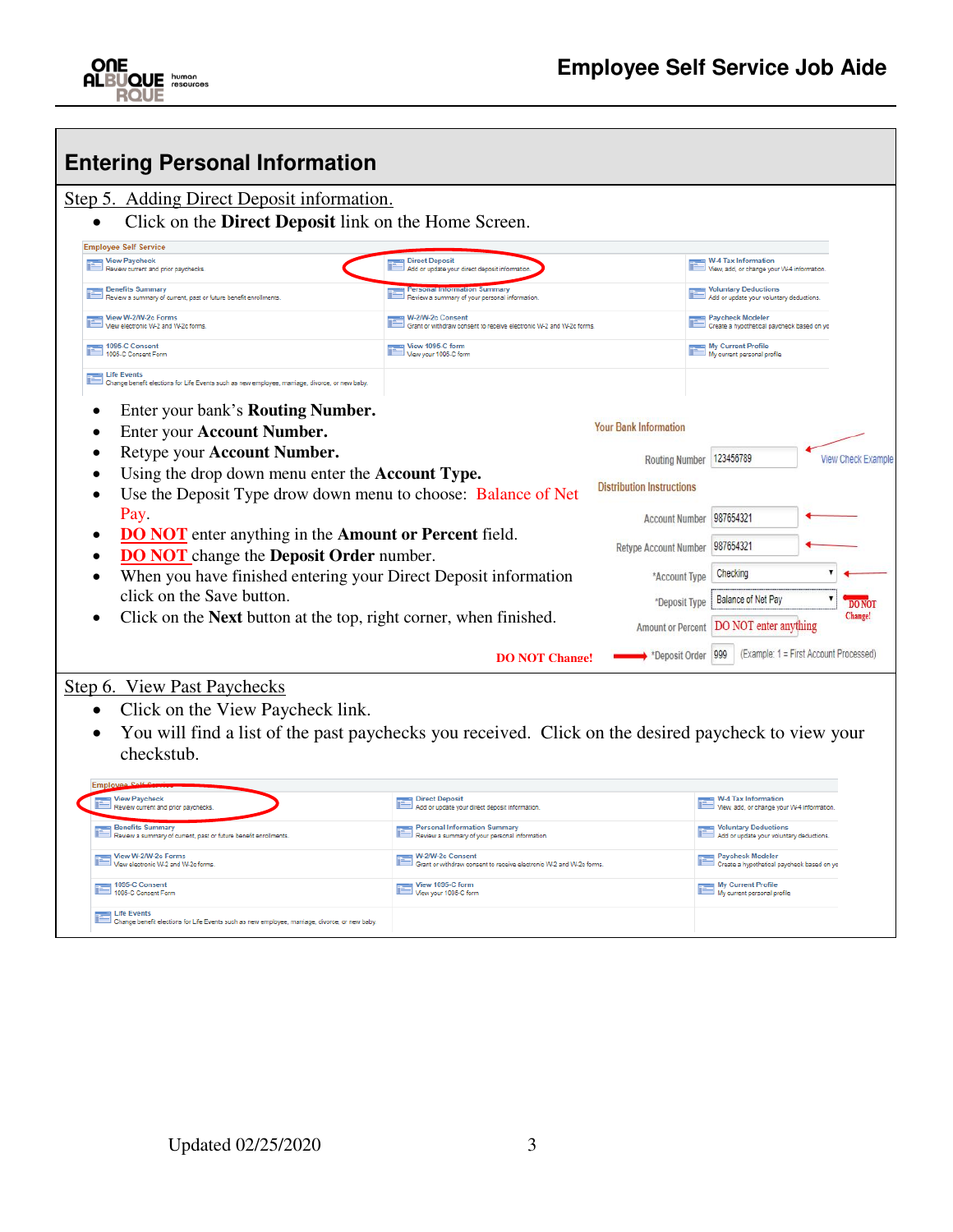| <b>Entering Personal Information</b>                                                                                                                                                                           |                                                                         |                                                                                               |                                                                                                   |
|----------------------------------------------------------------------------------------------------------------------------------------------------------------------------------------------------------------|-------------------------------------------------------------------------|-----------------------------------------------------------------------------------------------|---------------------------------------------------------------------------------------------------|
| Step 6. Enter W-4 Tax Information.                                                                                                                                                                             |                                                                         |                                                                                               |                                                                                                   |
| Click on the W-4 Tax Information link.                                                                                                                                                                         |                                                                         |                                                                                               |                                                                                                   |
| <b>Employee Self Service</b>                                                                                                                                                                                   |                                                                         |                                                                                               |                                                                                                   |
| <b>View Paycheck</b><br>Review current and prior paychecks.                                                                                                                                                    | <b>Direct Deposit</b><br>Add or update your direct deposit information. |                                                                                               | W-4 Tax Information<br>View, add, or change your W-4 information.                                 |
| <b>Benefits Summary</b>                                                                                                                                                                                        | <b>Personal Information Summary</b>                                     |                                                                                               | <b>Voluntary Deductions</b>                                                                       |
| Review a summary of current, past or future benefit enrollments.<br>View W-2/W-2c Forms                                                                                                                        | Review a summary of your personal information.<br>W-2/W-2c Consent      |                                                                                               | Add or update your voluntary deductions.<br><b>Paycheck Modeler</b>                               |
| View electronic W-2 and W-2c forms.                                                                                                                                                                            |                                                                         | Grant or withdraw consent to receive electronic W-2 and W-2c forms.                           | Create a hypothetical paycheck based on yo                                                        |
| 1095-C Consent<br>1095-C Consent Form                                                                                                                                                                          | View 1095-C form<br>View your 1095-C form                               |                                                                                               | My Current Profile<br>My current personal profile                                                 |
| <b>Life Events</b><br>D Change benefit elections for Life Events such as new employee, marriage, divorce, or new baby.                                                                                         |                                                                         |                                                                                               |                                                                                                   |
| Enter information for Step 1 through Step 4<br>with Federal Withholding information.<br>W-4 Withholding Certificate                                                                                            |                                                                         |                                                                                               | Enter New Mexico State tax information.                                                           |
| City of Albuquerque                                                                                                                                                                                            |                                                                         | New Mexico W-4 Data                                                                           |                                                                                                   |
|                                                                                                                                                                                                                |                                                                         | <b>New Mexico Marital Status</b>                                                              |                                                                                                   |
| Complete Form W-4 so that your employer can withhold the correct federal income tax from your pay.<br>Your withholding is subject to review by the IRS www.irs.gov.                                            |                                                                         | Single                                                                                        | <b>Withholding Allowances</b>                                                                     |
| Step 1: Personal Information                                                                                                                                                                                   |                                                                         | Married                                                                                       | <b>Additional Amount</b>                                                                          |
| Does your name match the name on your social security card? If not, to ensure you get credit for your earnings, contact<br>SSA at 800-772-1213 or go to www.ssa.gov.                                           |                                                                         | <b>Claim Exemption from Withholding</b>                                                       |                                                                                                   |
| Address                                                                                                                                                                                                        |                                                                         |                                                                                               | I claim exemption from withholding for the year   2020 and I certify that I meet                  |
|                                                                                                                                                                                                                |                                                                         |                                                                                               | BOTH of the following conditions for exemption from withholding:                                  |
| <b>Filing Status</b><br>Single or Married filing separately                                                                                                                                                    |                                                                         | Last year I owed no federal income tax.<br>• This year I expect to owe no federal income tax. |                                                                                                   |
| Married filing jointly (or Qualifying widow(er))<br>Head of Household (Check only if you are unmarried and pay more than half the cost of keeping up a home for                                                |                                                                         |                                                                                               |                                                                                                   |
| yourself and a qualifying individual).                                                                                                                                                                         |                                                                         |                                                                                               | $\Box$ Check this box if you meet both conditions to claim exemption from tax withholding         |
| Complete Steps 2 through 4 ONLY if they apply to you. To see if you are exempt from withholding or you have concerns<br>about your privacy, see instructions for Form W-4 on the IRS website                   |                                                                         |                                                                                               |                                                                                                   |
| Step 2: Multiple Jobs or Spouse Works<br>Complete this step if you (1) hold more than one job at a time, or (2) are married filing jointly and your spouse also works.                                         |                                                                         | knowledge and belief, it is true, correct, and complete.                                      | Under penalties of perjury, I declare that I have examined this certificate and to the best of my |
| The correct amount of withholding depends on income earned from all these jobs.<br><b>N</b> View Instructions                                                                                                  |                                                                         | <b>Submit</b>                                                                                 |                                                                                                   |
| Multiple Jobs or Spouse Works                                                                                                                                                                                  |                                                                         |                                                                                               |                                                                                                   |
| Complete Steps 3 through 4(b) on Form W-4 for only one of these jobs. Leave those steps blank for the other jobs.<br>scruitate if you complete Steps 3 through 4(b) on the Form W-4 for the highest paying job |                                                                         |                                                                                               |                                                                                                   |
| Step 3: Claim Dependents                                                                                                                                                                                       |                                                                         |                                                                                               |                                                                                                   |
| <b>New Instructions</b>                                                                                                                                                                                        |                                                                         |                                                                                               |                                                                                                   |
| If your income will be \$200,000 or less (\$400,000 or less if married filing jointly):                                                                                                                        |                                                                         |                                                                                               |                                                                                                   |
| Multiply the number of qualifying children under age 17 by \$2,000<br>Multiply the number of other dependents by \$500                                                                                         |                                                                         |                                                                                               |                                                                                                   |
| Other tax credits                                                                                                                                                                                              |                                                                         |                                                                                               |                                                                                                   |
| Total                                                                                                                                                                                                          |                                                                         |                                                                                               |                                                                                                   |
| <b>Step 4: Other Adjustments</b><br><b>New Instructions</b>                                                                                                                                                    |                                                                         |                                                                                               |                                                                                                   |
| (a) Other Income                                                                                                                                                                                               |                                                                         |                                                                                               |                                                                                                   |
| (b) Deductions                                                                                                                                                                                                 |                                                                         |                                                                                               |                                                                                                   |
| (c) Extra Withholding                                                                                                                                                                                          |                                                                         |                                                                                               |                                                                                                   |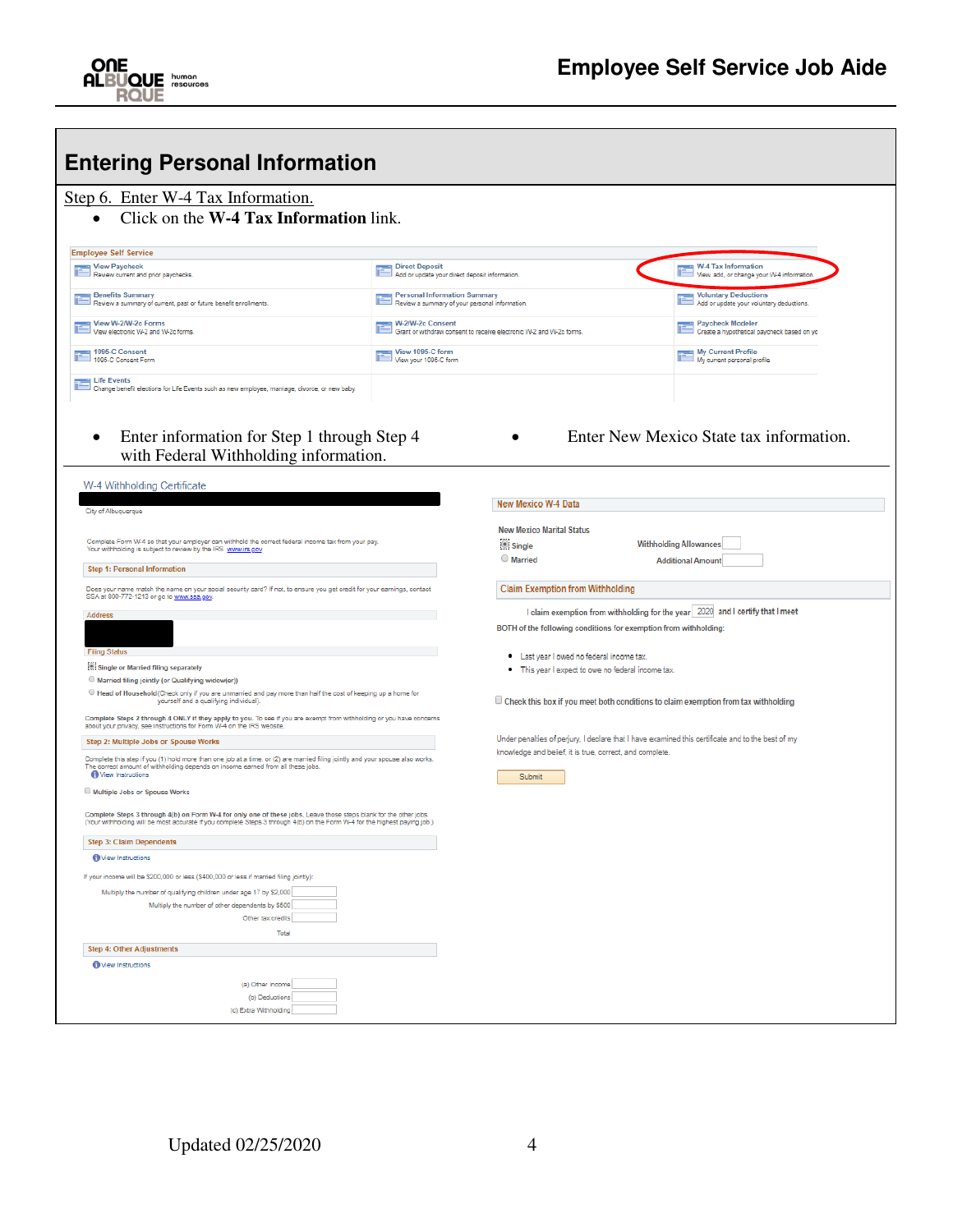

| <b>Entering Personal Information</b>                                                                            |                                                                                                                                             |                                                                                        |
|-----------------------------------------------------------------------------------------------------------------|---------------------------------------------------------------------------------------------------------------------------------------------|----------------------------------------------------------------------------------------|
| Step 7. Elect to have W-2/W-3c received electronically.                                                         |                                                                                                                                             |                                                                                        |
| Click on the W-2/W-2c Consent link.                                                                             |                                                                                                                                             |                                                                                        |
| <b>Employee Self Service</b>                                                                                    |                                                                                                                                             | $\equiv$ W-4 Tax Information                                                           |
| View Paycheck<br>Review current and prior paychecks.                                                            | <b>Direct Deposit</b><br>Add or update your direct deposit information                                                                      | View, add, or change your W-4 information                                              |
| <b>Benefits Summary</b><br>Review a summary of current, past or future benefit enrollments.                     | <b>Personal Information Summary</b><br>Review a summary of your personal information                                                        | <b>Voluntary Deductions</b><br>Add or update your voluntary deductions.                |
| View W-2/W-2c Forms<br>View electronic W-2 and W-2c forms                                                       | W-2/W-2c Consent<br>Grant or withdraw consent to receive electronic W<br>and W-2c forms.                                                    | <b>Paycheck Modeler</b><br>Create a hypothetical paycheck based on yo                  |
| 1095-C Consent<br>1095-C Consent Form                                                                           | View 1095-C form<br>View your 1095-C form                                                                                                   | <b>Ny Current Profile</b><br>My current personal profile                               |
| <b>Exents</b><br>Change benefit elections for Life Events such as new employee, marriage, divorce, or new baby. |                                                                                                                                             |                                                                                        |
|                                                                                                                 | Submit or withdraw your consent to receive electronic W-2 or W-2c forms.<br>Submit your request to withdraw your<br>electronic consent here |                                                                                        |
| $\sqrt{\pi}$<br>Your Current Status Consent received.                                                           |                                                                                                                                             |                                                                                        |
|                                                                                                                 | Check here to withdraw your consent to receive electronic W-2 and W-2c forms.                                                               |                                                                                        |
| Submit                                                                                                          |                                                                                                                                             |                                                                                        |
| Step 7a. View W-2/W-2c Information.<br>Click on the View W-2/W-2c Forms link.                                   |                                                                                                                                             |                                                                                        |
| <b>Employee Self Service</b><br><b>View Paycheck</b><br>Review current and prior paychecks.                     | Direct Deposit<br>Add or update your direct deposit information.                                                                            | <b>W-4 Tax Information</b><br>View, add, or change your W-4 information.               |
| <b>Benefits Summary</b><br>Review a summary of current, past or future benefit enrollments.                     | <b>Personal Information Summary</b><br>$\blacksquare$ Review a summary of your personal information.                                        | <b>Voluntary Deductions</b><br>$\blacksquare$ Add or update your voluntary deductions. |
| View W-2/W-2c Forms<br>$\exists$ View electronic W-2 and W-2c forms.                                            | W-2/W-2c Consent<br>Grant or withdraw consent to receive electronic W-2 and W-2c forms.                                                     | <b>Paycheck Modeler</b>                                                                |
| 1095-C Consent                                                                                                  | ■ View 1095-C form                                                                                                                          | Create a hypothetical paycheck based on yo<br><b>Ny Current Profile</b>                |
| 1095-C Consent Form                                                                                             | View your 1095-C form                                                                                                                       | My current personal profile                                                            |
| life Events<br>Change benefit elections for Life Events such as new employee, marriage, divorce, or new baby.   |                                                                                                                                             |                                                                                        |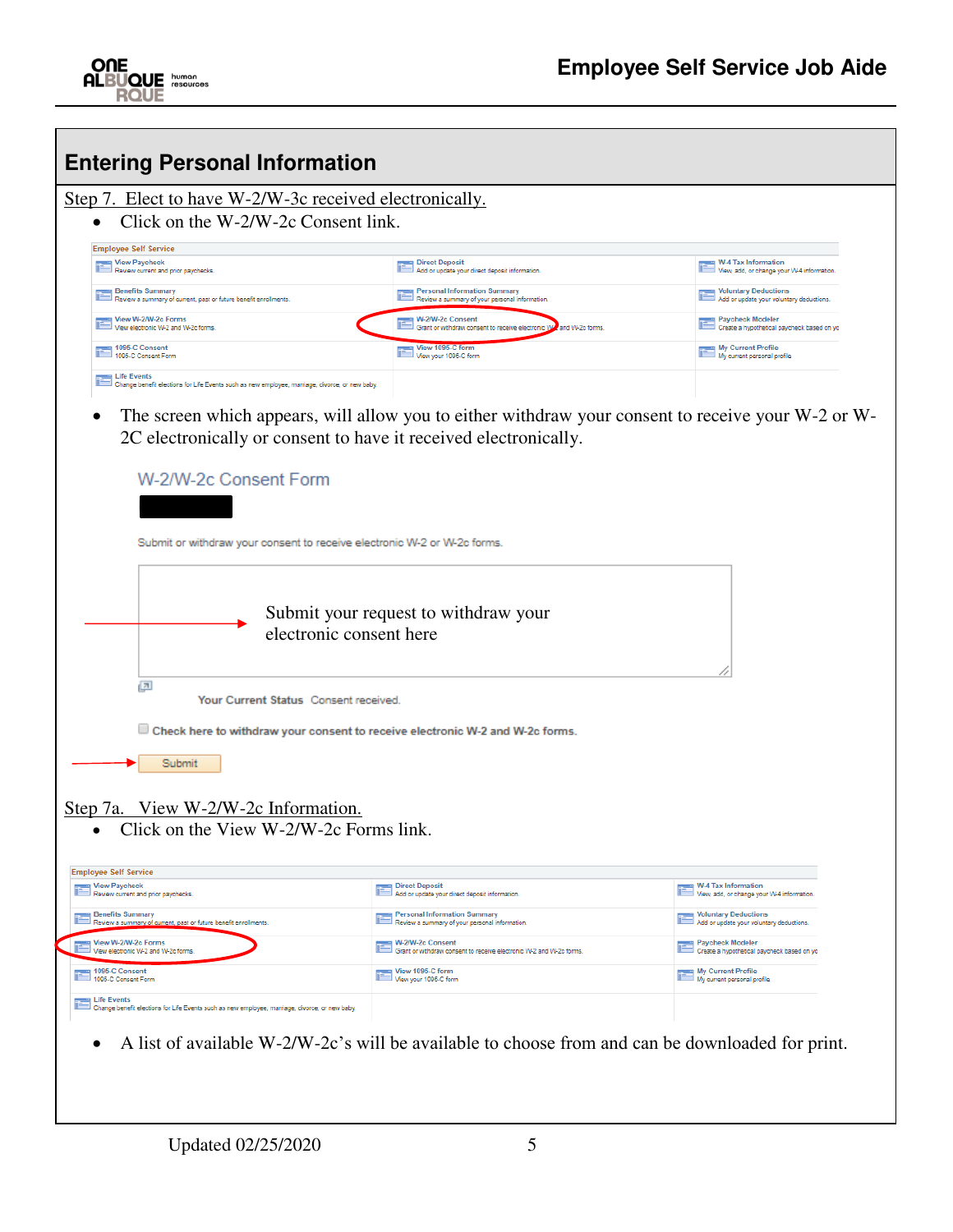

| <b>Entering Personal Information</b>                                                                                                                                                                                                                                                                                                                                                                                                    |                                                                                                  |                                                                         |
|-----------------------------------------------------------------------------------------------------------------------------------------------------------------------------------------------------------------------------------------------------------------------------------------------------------------------------------------------------------------------------------------------------------------------------------------|--------------------------------------------------------------------------------------------------|-------------------------------------------------------------------------|
| Step 8. Elect to have 1095-C received electronically.                                                                                                                                                                                                                                                                                                                                                                                   |                                                                                                  |                                                                         |
| Click on the 1095-C Consent link.<br>$\bullet$                                                                                                                                                                                                                                                                                                                                                                                          |                                                                                                  |                                                                         |
| <b>Employee Self Service</b>                                                                                                                                                                                                                                                                                                                                                                                                            |                                                                                                  |                                                                         |
| <b>New Paycheck</b><br>Review current and prior paychecks.                                                                                                                                                                                                                                                                                                                                                                              | <b>Direct Deposit</b><br>Add or update your direct deposit information.                          | <b>W-4 Tax Information</b><br>View, add, or change your W-4 information |
| <b>Benefits Summary</b><br>Review a summary of current, past or future benefit enrollments.                                                                                                                                                                                                                                                                                                                                             | <b>Personal Information Summary</b><br>Review a summary of your personal information.            | Voluntary Deductions<br>J Add or update your voluntary deductions.      |
| View W-2/W-2c Forms<br>View electronic W-2 and W-2c forms                                                                                                                                                                                                                                                                                                                                                                               | W-2/W-2c Consent<br>Grant or withdraw consent to receive electronic W-2 and W-2c forms.          | Paycheck Modeler<br>Create a hypothetical paycheck based on yo          |
| 91095-C Consent<br>1095-C Consent Form                                                                                                                                                                                                                                                                                                                                                                                                  | View 1095-C form<br>View your 1095-C form                                                        | <b>My Current Profile</b><br>My current personal profile                |
| <b>■ Life Events</b><br>$\Box$ Change benefit elections for Life Events such as new employee, marriage, divorce, or new baby.                                                                                                                                                                                                                                                                                                           |                                                                                                  |                                                                         |
| ٠<br>year.<br>Form 1095-C Consent<br>You currently receive Form 1095-C statements electronically<br>You have consented to receive an electronic Form 1095-C. If you prefer to receive a paper Form 1095-C, you must<br>submit a Withdrawal of Consent Form. After you submit the Withdrawal of Consent Form, it is valid until you submit a<br>new Consent Form. If you have any questions, please contact your Benefits Administrator. | By putting a check mark in the box you will consent to receive your 1095-C electronically, every |                                                                         |
| $\Box$ I withdraw my consent to receive Form 1095-C electronically<br>Submit                                                                                                                                                                                                                                                                                                                                                            |                                                                                                  |                                                                         |
|                                                                                                                                                                                                                                                                                                                                                                                                                                         |                                                                                                  |                                                                         |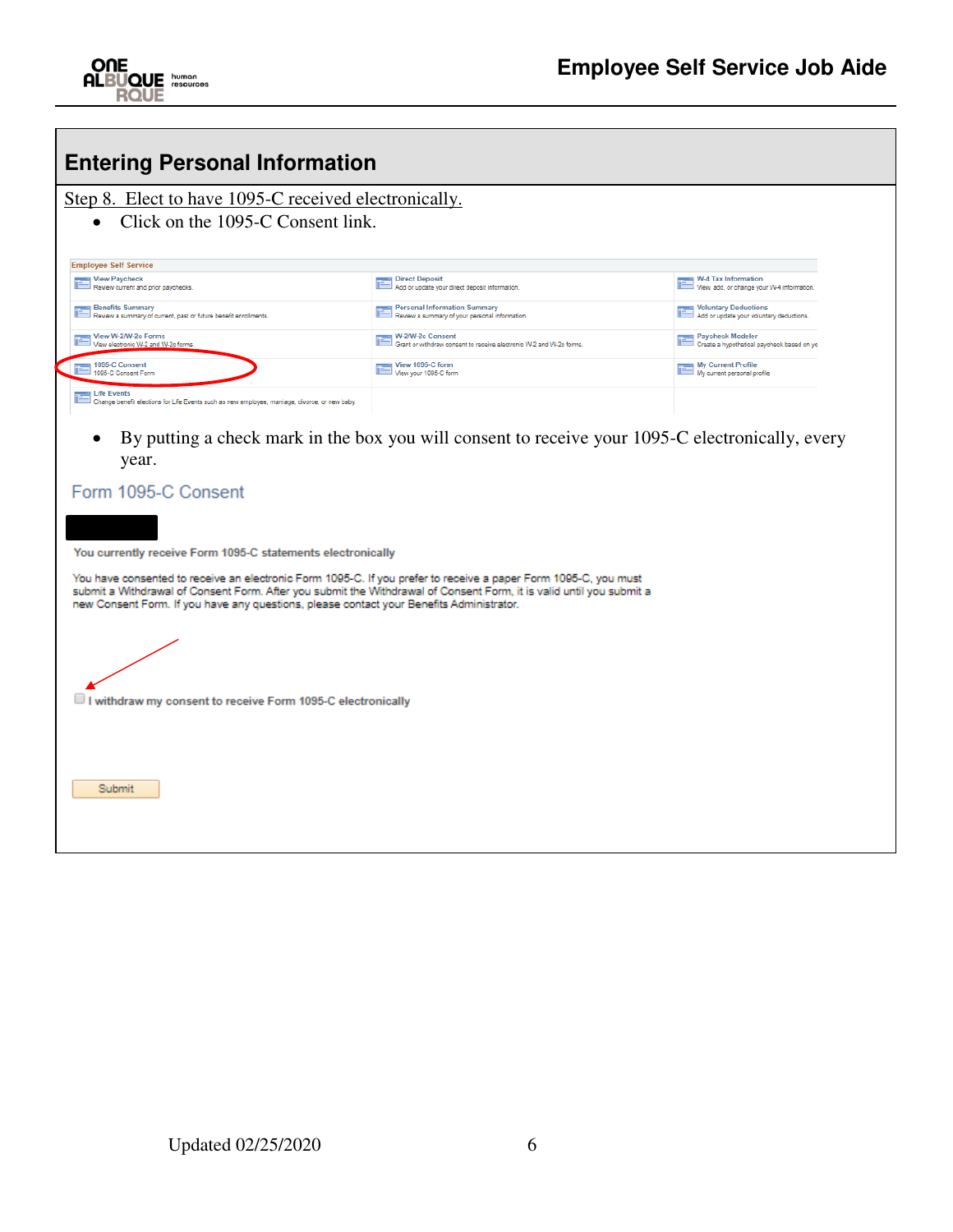

- Step 9. View all elected benefits.
- Click on the Benefits Summary link.

| <b>Employee Self Service</b>                                                                                  |                                                                                        |                                                                             |
|---------------------------------------------------------------------------------------------------------------|----------------------------------------------------------------------------------------|-----------------------------------------------------------------------------|
| <b>The View Paycheck</b><br>Review current and prior paychecks.                                               | Direct Deposit<br>Add or update your direct deposit information.                       | $W-4$ Tax Information<br>View, add, or change your W-4 information.         |
| <b>Example 3</b> Benefits Summary<br><b>Adure benefit enrollments.</b><br><b>Exercise of Current, Press</b>   | Personal Information Summary<br>Review a summary of your personal information.         | <b>The Voluntary Deductions</b><br>Add or update your voluntary deductions. |
| View W-2/W-2c Forms<br>Æ<br>View electronic W-2 and W-2p for                                                  | W-2W-2c Consent<br>Grant or withdraw consent to receive electronic W-2 and W-2c forms. | Paycheck Modeler<br>Create a hypothetical paycheck based on yo              |
| 1095-C Consent                                                                                                | View 1095-C form<br>View your 1095-C form                                              | My Current Profile<br>My current personal profile                           |
| Life Events<br>Change benefit elections for Life Events such as new employee, marriage, divorce, or new baby. |                                                                                        |                                                                             |

 You will be taken to a page that will provide a list of all active benefits you have elected to participate in. Keep in mind changes take time to process and may not be reflected immediately in the Benefit Summary.



To view your benefits as of another date, enter the date and select Go.

| Go<br>02/25/2020<br>同   |                             |                           | Click to View specific information |
|-------------------------|-----------------------------|---------------------------|------------------------------------|
| <b>Benefits Summary</b> |                             |                           |                                    |
| Type of Benefit         | Plan Description            | Coverage or Participation |                                    |
| Medical                 |                             | Waived                    |                                    |
| Dental                  |                             | Waived                    |                                    |
| Vision                  | Vision                      | Family                    |                                    |
| <b>Voluntary Life</b>   | Voluntary Life 120,000      | \$120,000                 |                                    |
| Life and AD and D       | Basic Life/AD&D Active EE's | \$ X Salary               |                                    |
| Dependent Life          | Child(ren) Life Ins 10000   | \$10,000                  |                                    |
| Spousal Life            | Spouse Life 50,000          | \$50,000                  |                                    |
| Short-Term Disability   | Short Term Disability       | 60% of Salary             |                                    |
| Long-Term Disability    | Long Term Disability        | 60% of Salary             |                                    |
| Section 457 ICMA        | ICMA Deferred Comp          | \$10 Before Tax           |                                    |
| Sick                    | Sick General Population     |                           |                                    |
| Vacation                | <b>Vacation General</b>     |                           |                                    |
| <b>Birthday Leave</b>   | Birthday Leave 8 Hours      |                           |                                    |
| Flex Parking            | City Library (\$47.25)      | \$567 Pledge              |                                    |
| <b>PERS</b>             | PERA General Employees      | 14.65% of Earnings        |                                    |
| Fringe Unemployment/Bus | Fringe Unemployment/Bus     | 0% of Earnings            |                                    |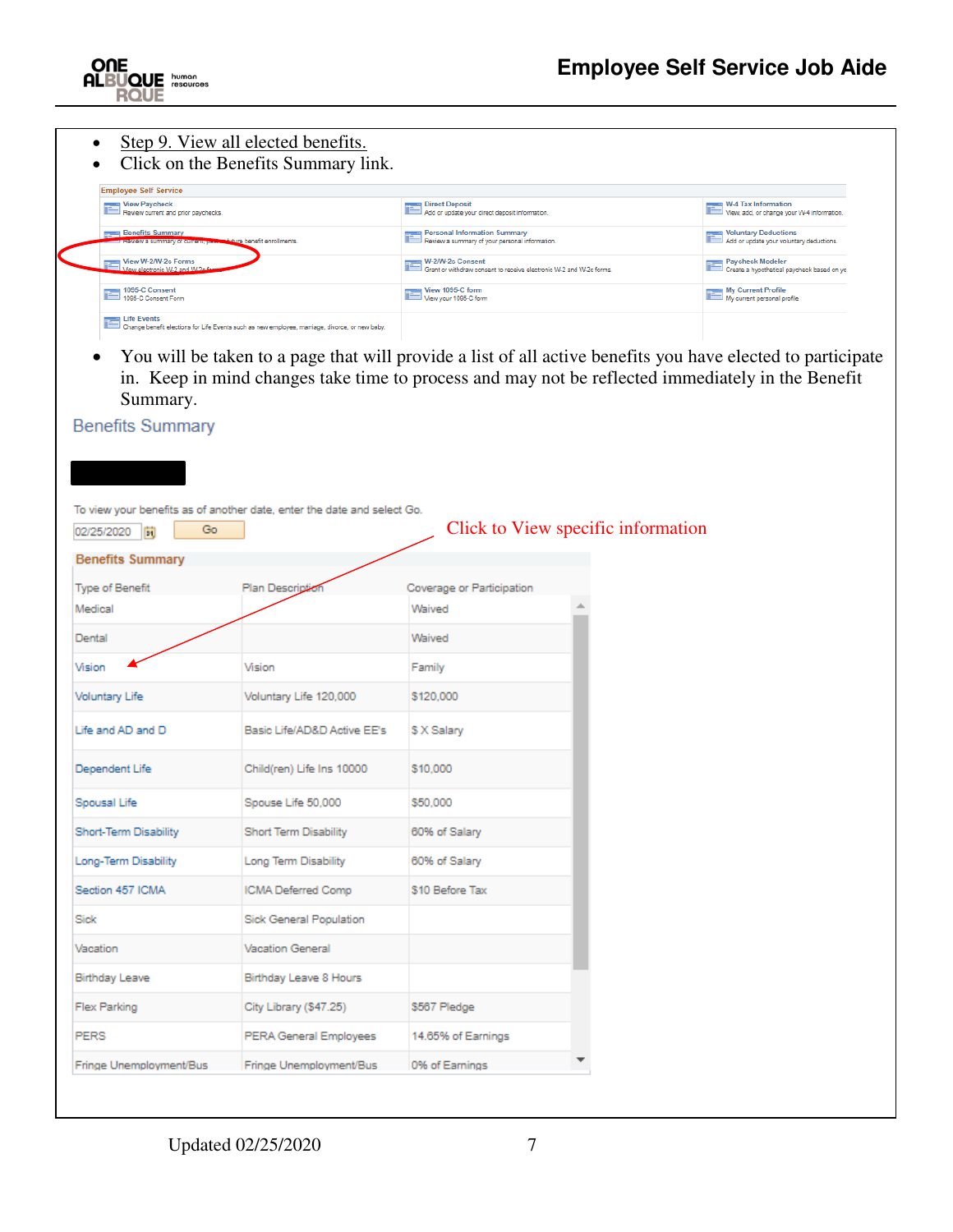

 The Benefit Summary has links that will allow you to view the specific benefit information. Simply click on one of the blue links to view.

| <b>Vision</b>                                                           |                                     |
|-------------------------------------------------------------------------|-------------------------------------|
| To view your benefits as of another date, enter the date and select Go. |                                     |
| 雷<br>02/25/2020<br>Go                                                   |                                     |
| <b>Vision</b>                                                           |                                     |
| <b>Plan Name</b>                                                        | <b>Vision</b>                       |
| <b>Plan Provider</b>                                                    | DAVIS VISION, INC                   |
| Coverage                                                                | Family                              |
|                                                                         | Group Number PR0000123610P100001485 |
| <b>Covered Dependents</b>                                               |                                     |
| Name                                                                    | Relationship                        |
|                                                                         | Spouse                              |
|                                                                         | Child                               |
|                                                                         |                                     |